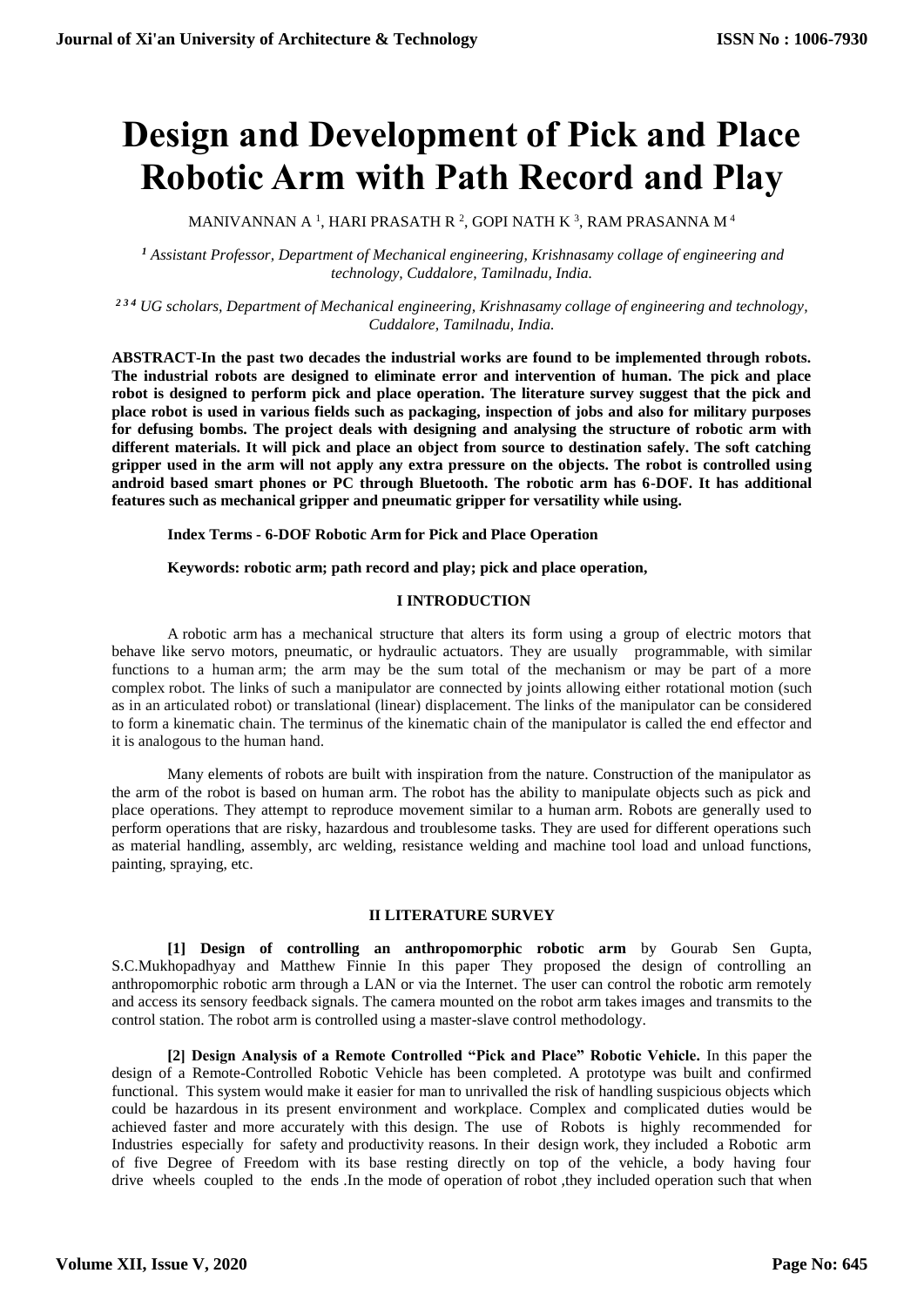the operator issues a command from the remote control to the robotic vehicle all necessary tasks will be carried out by sending signals to the microcontroller. The microcontroller then issues command to the respective channels that makes up the communication links. The electric motor will operate as per given command and the direction, speed and motion of the motor is regulated by the microcontroller.

**[3]Design of a Robotic Arm with Gripper & End Effector for Spot Welding.** In this paper propose of This robotic technology makes the spot welding operation more flexible and time oriented. With the help of pick and place mechanism the material handling has been easily carried out. The variation in the mechanical structure and the angle of movement can be changeable. The human hand design forms the basis of this project of developing a robotic gripper and is the source of inspiration to achieve the sufficient level of dexterity in the domain of grasping and manipulation if coupled with wrist and arm. Instrument. To achieve this goal they intend to incorporate a simple linkage actuation mechanism. An AC motor is used along with spur gears and a threaded shaft arrangement. The gripper can perform the basic function of picking, holding and grasping of objects by means of a DC motor and it forms the mechanism for the spot welding. The Project Aims to Build A Prototype of robotic arm with gripper & end effectors for spot welding, the various objectives of the prototype is as follows:- i) Having a rigid mechanical structure. ii) Ability to move each parts at define angle. iii) Optimum power consumption. iv) To pick the material in jaws and join itself by means of spot welding mechanism. From this paper ,they concluded that This robotic technology makes the spot welding operation more flexible and time oriented. With the help of pick and Gripper is an end effectors or tool to grasp any physical thing that may be a human hand or any place mechanism the material handling has been easily carried out .The variation in the mechanical structure and the angle of movement can be changeable

**[4] Design Analysis of a Remote Controlled "Pick and Place" Robotic Vehicle by B.O. Omijeh** In this paper, the design of a **Remote Controlled Robotic Vehicle** has been completed. A prototype was built and confirmed functional. This system would make it easier for man to unrivalled the risk of handling suspicious objects which could be hazardous in its present environment and workplace. Complex and complicated duties would be achieved faster and more accurately with this design.

## **III OBJECTIVE**

The main objectives of this project are

- To design a robotic arm and analyse its structure with different materials (stainless steel and aluminium alloy).
- To control the displacement of the robotic arm with servo motors so that the arm can be used to pick and place the elements from any source to destination.
- To control the displacement and movement of robotic arm using Bluetooth control from smart phone or Pc.
- To implement a robotic arm with six degrees of freedom.



# **IV TYPES OF ROBOTIC ARM**

**Figure 1** A) Polar**,** B) Cylindrical**,** C) Cartesian**,** D) Jointed-Arm**,** E) SCARA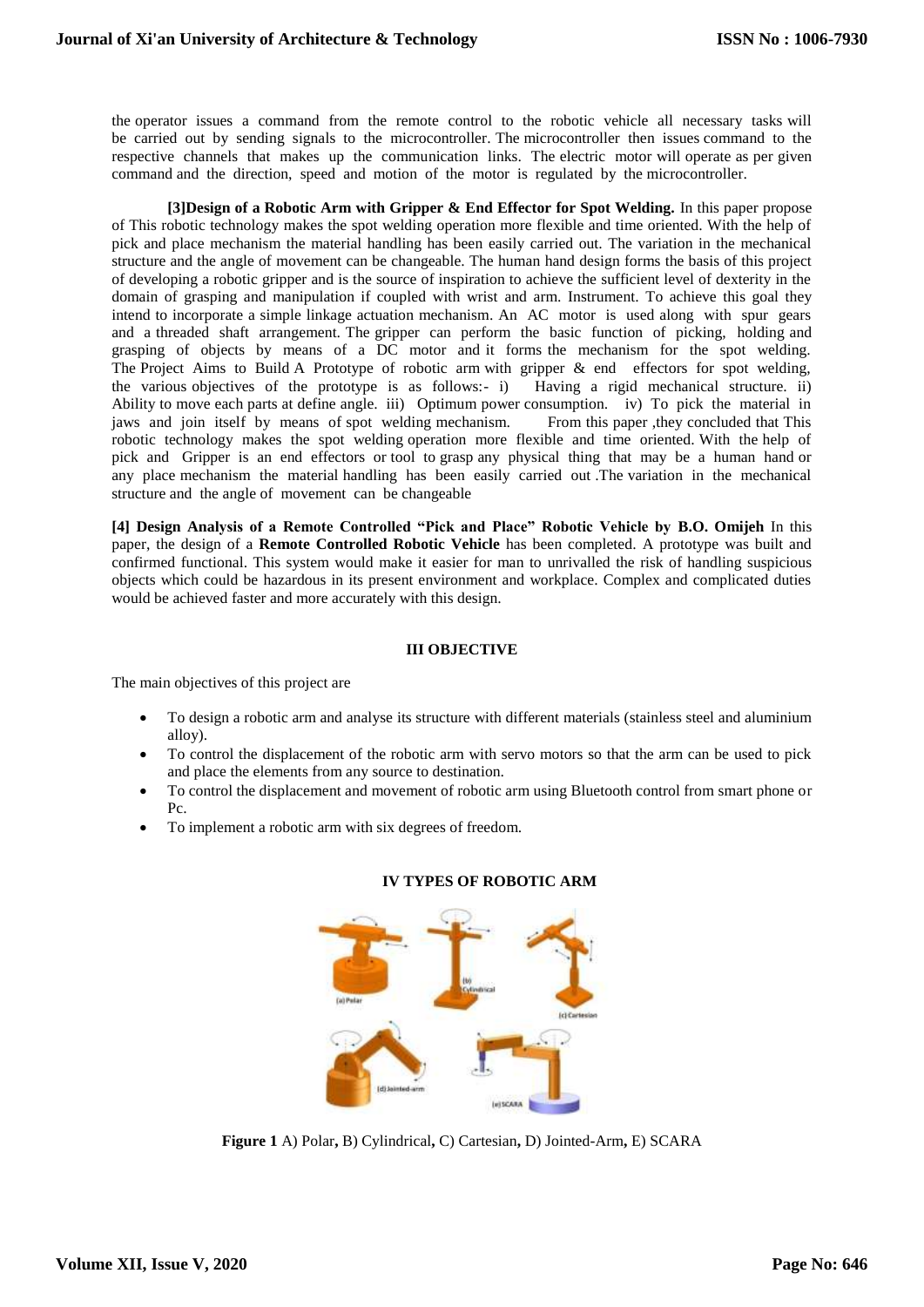# **V DESIGN PROCEDURE**

The robot design is the most important part in the process of constructing the robot. Here we develop new ideas for the construction of the robot and express these ideas in the form of plans and drawings. The robot arm design procedure involves:

- Material selection
- Design of mechanism
- Preliminary design
- Revision of design
- Final drawings

#### **A) Requirements**

• The robot must be Tough, Rigid and Precise.

 The arm must be rigid enough to withstand forces generated due to Own body weight Weight of the object to be lifted Inertia forces due to changes in velocity Centrifugal forces due to changes in velocity

- The mechanism must be simple such that the manufacturing process is simplified.
- The cost of the producing the robot must be reduced.

## **B) Robotic Arm Design**



**Figure 2**

**C) Interchangable gripper**





Gripper or end effector is used for holding the object which is to be manipulated. There are various times of gripper based on the source used they are vacuum grippers, pneumatic grippers, hydraulic grippers and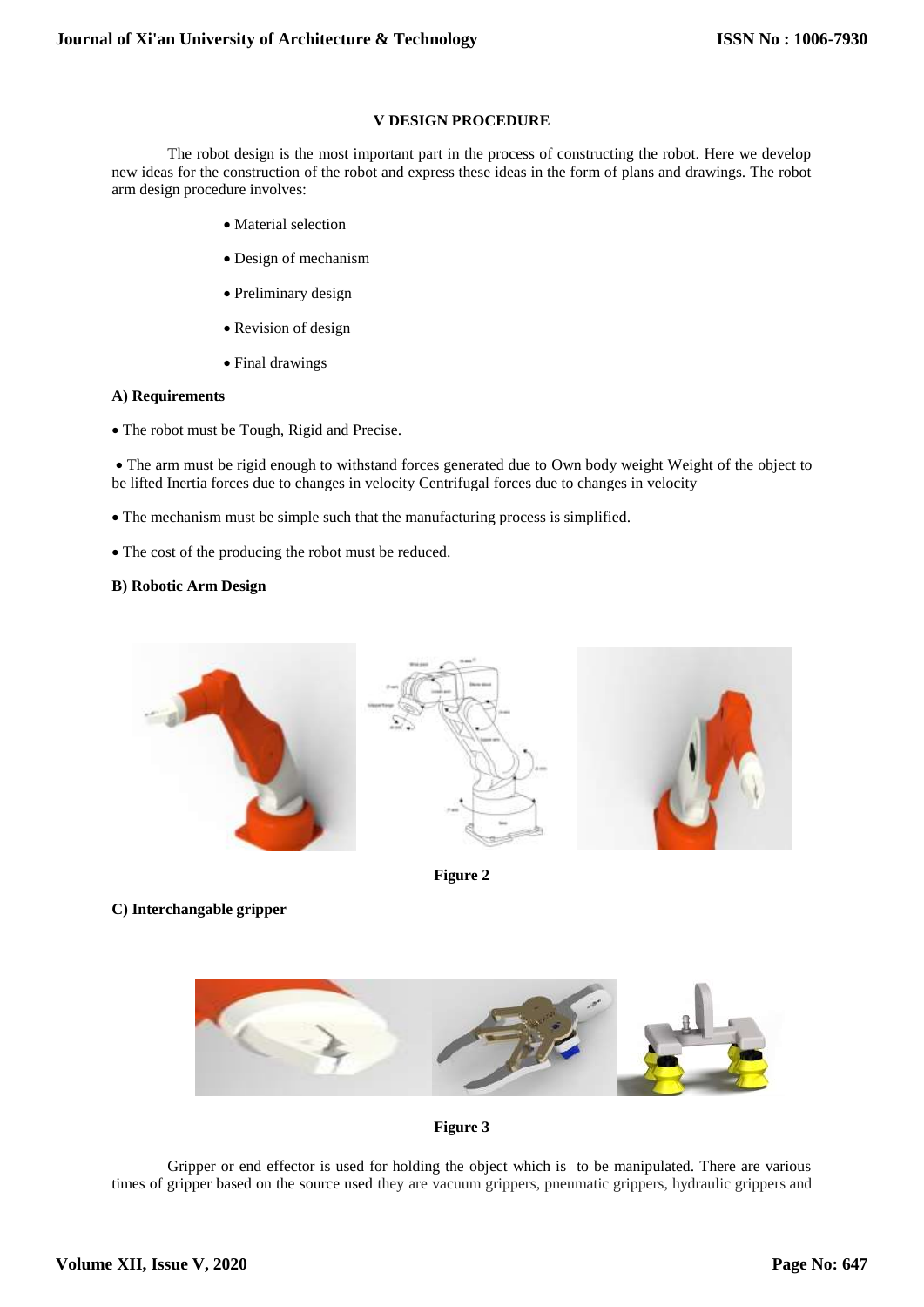servo electric grippers. The second method of categorizing the grippers (mechanical) is based on the type of kinematic device used for the actuation of finger motions. It can be accomplished by anyone of these types: linkage, screw, gear and rack, rope and pulley, or cam actuation.

#### **VI METHODOLOGY**



#### **Figure 4 Block Diagram**

The block diagram of the proposed system is shown in Fig 4. It consists of an arduino Microcontroller IC, Six servo motors and power supply. The pick and place robot uses four motors for arm movement, two servo motors for the gripper jaw opening and closing. There are two motors for the arm assembly, one for the up and down motion. Arduino micro controller is used. The input signal or controlling signal is given from a Bluetooth from android, which is interfaced with the microcontroller by a Bluetooth module. When the signal is sent from the smart phone it is decoded in the controller and proper controlling signal is sent to actuators (dc motors or servo motor) in the system.

#### **A) Arduino Microcontroller**

The Arduino Uno is a microcontroller board based on the ATmega328. It has 20 digital input/output pins (of which 6 can be used as PWM outputs and 6 can be used as analog inputs), a 16 MHz resonator. The operating voltage is 5V. The boards are equipped with sets of digital and analogue [input/output](about:blank) (I/O) pins that may be interfaced to various expansion boards ('shields') or [breadboards](about:blank) (For prototyping) and other circuits.



**Figure 5 Arduino Uno Microcontroller**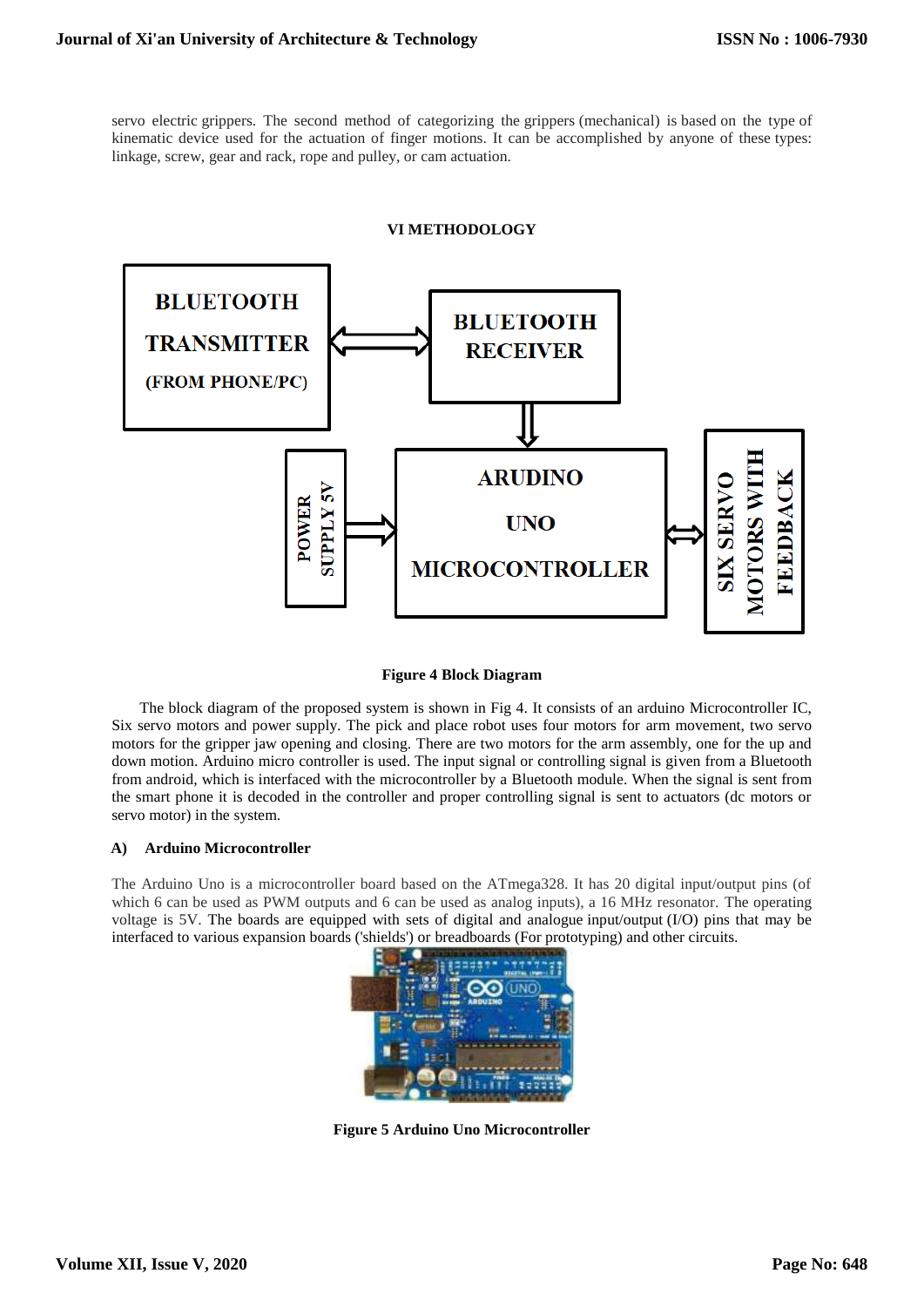The boards feature serial communications interfaces, including [Universal Serial Bus](about:blank) (USB) on some models, which are also used for loading programs from personal computers. The microcontrollers can be programmed using [C](about:blank) and [C++](about:blank) [programming languages.](about:blank) In addition to using traditional [compiler](about:blank) [tool chains.](about:blank)

#### **B) Servo motor**

A servomotor is a [rotary actuator](about:blank) or [linear actuator](about:blank) that allows for precise control of angular or linear position, velocity and acceleration. It consists of a suitable motor coupled to a sensor for position feedback. Servomotors are used in applications such as [robotics,](about:blank) [CNC machinery](about:blank) or [automated manufacturing.](about:blank) A servomotor is a [closed-loop](about:blank) [servomechanism](about:blank) that uses position feedback to control its motion and final position. The input to its control is a signal (either analogue or digital) representing the position commanded for the output shaft.



#### **Figure 6 Servo Motor**

The motor is paired with some type of [position encoder](about:blank) to provide position and speed feedback. In the simplest case, only the position is measured. The measured position of the output is compared to the command position, the external input to the controller. If the output position differs from that required, an [error signal](about:blank) is generated which then causes the motor to rotate in either direction, as needed to bring the output shaft to the appropriate position. As the positions approach, the error signal reduces to zero and the motor stops. The servo turn rate, or transit time, is used for determining servo rotational velocity. This is the amount of time it takes for the servo to progress a set amount, usually 60 degrees.

For example, suppose you have a servo with a transportation time of 0.17sec/60 degrees at no load, this means it would take nearly half a second to rotate an complete 180 degrees

| <b>SERVOS</b><br><b>LOCATION</b> | <b>MAXIMUM</b><br>ANGLE(°) | <b>SPEED</b>           | <b>TORQU</b><br>-E<br>(N/mm) |
|----------------------------------|----------------------------|------------------------|------------------------------|
| <b>BASE</b>                      | 360°                       | 0.17<br>$s/60^{\circ}$ | 0.92                         |
| <b>WAIST</b>                     | 180°                       | 0.17<br>$s/60^{\circ}$ | 0.92                         |
| ARM 1                            | 180°                       | 0.17<br>$s/60^{\circ}$ | 0.92                         |

# **C) Axis Capabilities**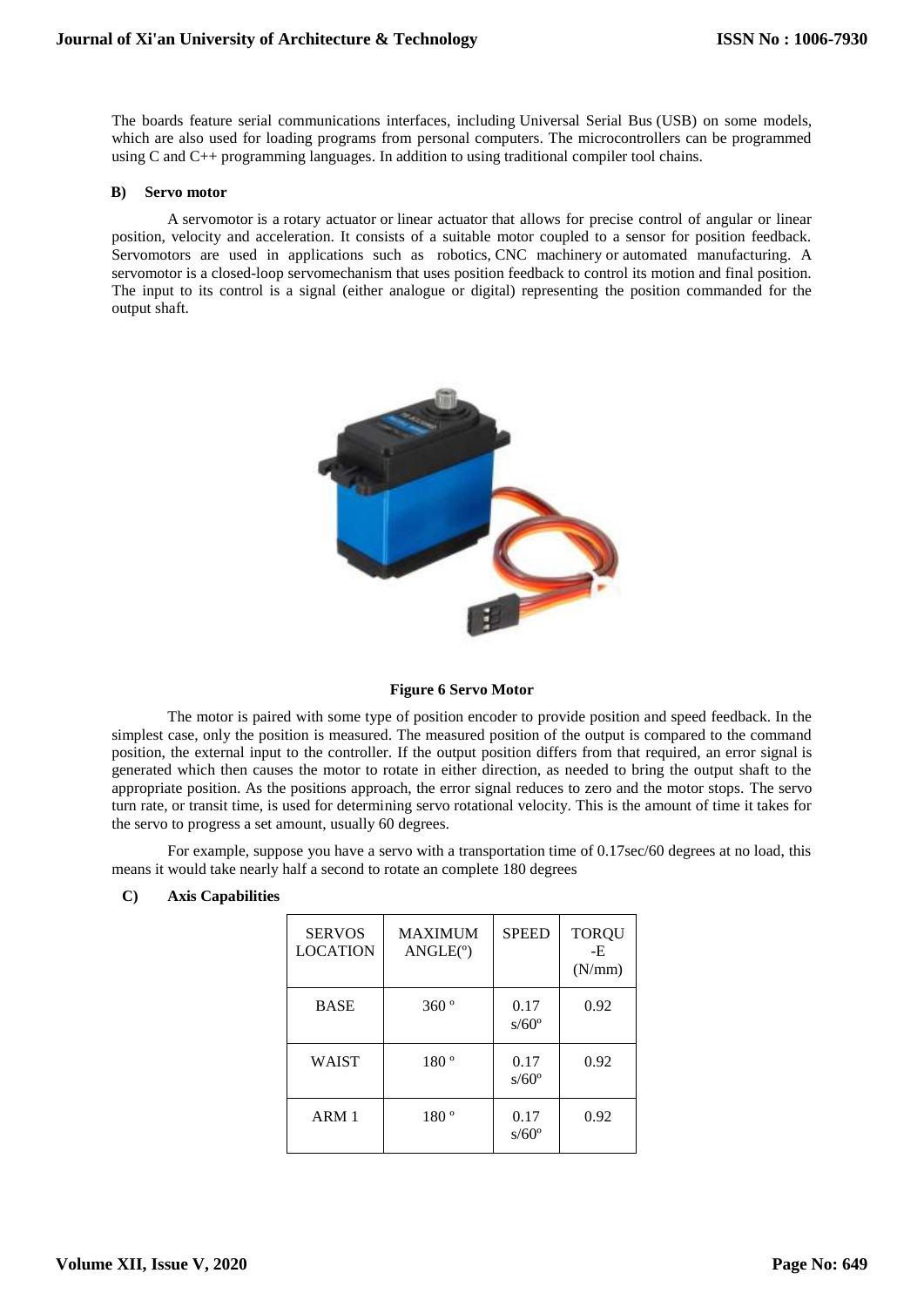| ARM <sub>2</sub>      | 180°          | 0.17<br>$s/60^{\circ}$ | 0.92 |
|-----------------------|---------------|------------------------|------|
| <b>GRIPPER</b><br>(2) | $270^{\circ}$ | 0.17<br>$s/60^{\circ}$ | 0.92 |

# **D) Circuit Connection**

ARUDINO micro controller can only provide 5v output voltage it is not sufficient to power all six servos so an external power supply is given to power the servo motors.



- 1. Base servo
- 2. Arm 1 servo
- 3. Arm 2 servo
- 4. Wrist servo
- 5. Gripper up/down servo
- 6. Gripper opening/closing servo

# **E) Android application**

Android devices becomes more and more popular for software developers because of its powerful capabilities and open architecture, also it's based on the java programming language. Because Android uses the Java programming language getting started with the Android programming interface (API) is easy; the API is open and allows easy access to the hardware components. Android devices provide numerous communication interfaces like USB, Wi-Fi and Bluetooth, that can be used to connect to the robot. It is a great platform for a robotic system control, because it's much cheaper than any other ARM-based processing unit.

#### **F) Bluetooth**

This project uses Bluetooth to connect and send direct commands from the mobile phone to control the robot based on direct Commands Communication Protocol. The typical sequence of events when a user runs the application. This sequence diagram assumes the user already has the software on his phone and the robot and it represents an abstract level of the interaction between the system components (mobile application and the robot). HC-05 embedded Bluetooth serial communication module has two work modes: order-response work mode and automatic connection work mode. When the module is at the automatic connection work mode, it will follow the default way set lastly to transmit the data automatically. When the module is at the orderresponse work mode, user can send the AT command to the module to set the control parameters and sent control order. The work mode of module can be switched by controlling the module input.

#### **G) Path record and playback**

Playback robots use a more sophisticated control. The robot is taught a series of positions or motions, recorded into memory and then repeated under its own control. The procedure of teaching and recording into memory is called as programming the robot. Playback robots have a feedback to ensure the robot has reached the positions that have been taught. Playback robots are classified into two categories: Point-to-Point Control (PTP) and Continuous Path Control (CP).